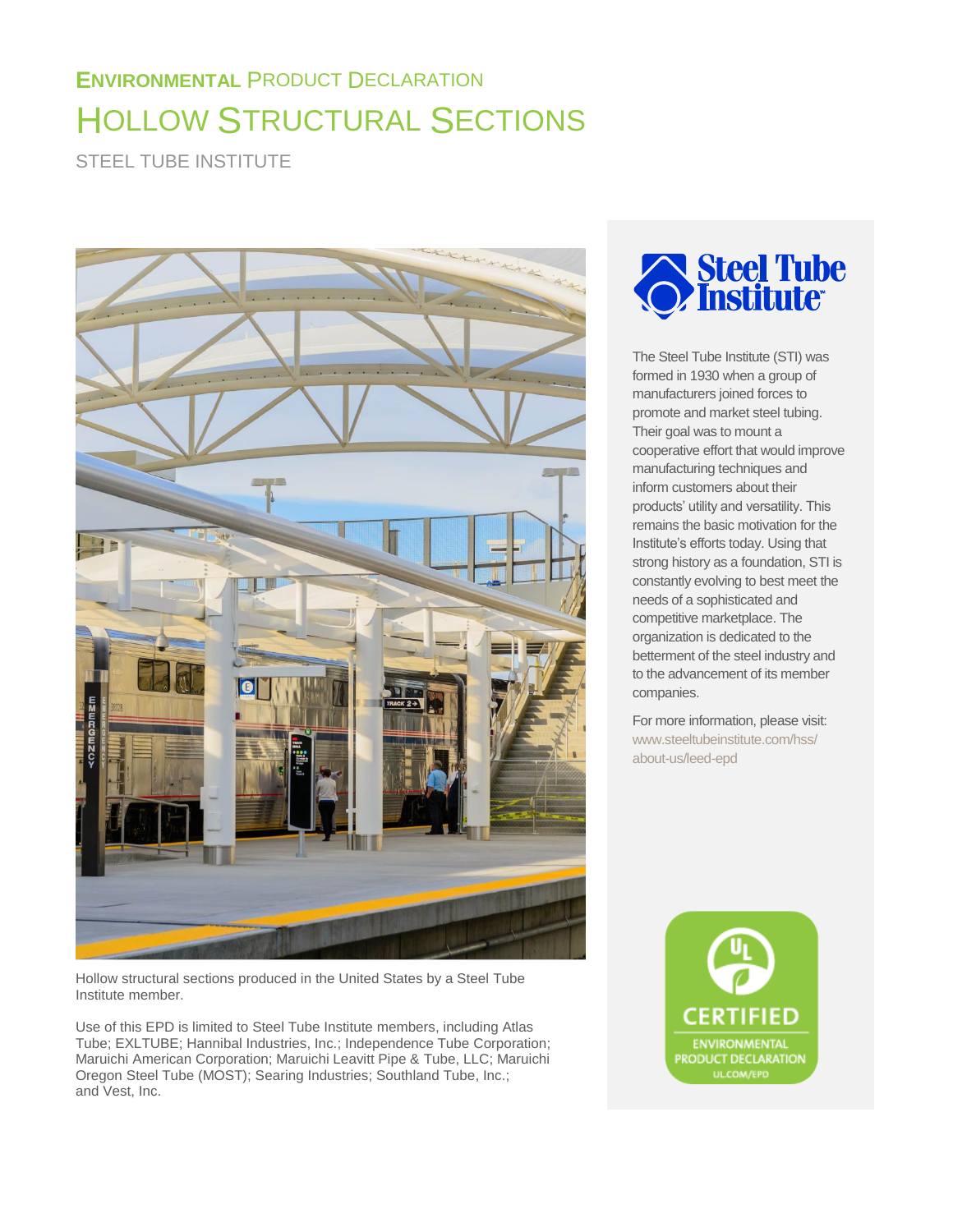

**HOLLOW STRUCTURAL SECTIONS According to ISO 14025**

This declaration is an environmental product declaration (EPD) in accordance with ISO 14025. EPDs rely on Life Cycle Assessment (LCA) to provide information on a number of environmental impacts of products over their life cycle. Exclusions: EPDs do not indicate that any environmental or social performance benchmarks are met, and there may be impacts that they do not encompass. LCAs do not typically address



the site-specific environmental impacts of raw material extraction, nor are they meant to assess human health toxicity. EPDs can complement but cannot replace tools and certifications that are designed to address these impacts and/or set performance thresholds – e.g. Type 1 certifications, health assessments and declarations, environmental impact assessments, etc. Accuracy of Results: EPDs regularly rely on estimations of impacts, and the level of accuracy in estimation of effect differs for any particular product line and reported impact. Comparability: EPDs are not comparative assertions and are either not comparable or have limited comparability when they cover different life cycle stages, are based on different product category rules or are missing relevant environmental impacts. EPDs from different programs may not be comparable.

| <b>PROGRAM OPERATOR</b>                                                                                         | <b>UL Environment</b>                                      |                                                                           |  |  |  |  |
|-----------------------------------------------------------------------------------------------------------------|------------------------------------------------------------|---------------------------------------------------------------------------|--|--|--|--|
| <b>IDECLARATION HOLDER</b>                                                                                      | Steel Tube Institute                                       |                                                                           |  |  |  |  |
| <b>DECLARATION NUMBER</b>                                                                                       | 4787390518.101.1                                           |                                                                           |  |  |  |  |
| <b>DECLARED PRODUCT</b>                                                                                         | Hollow structural steel sections                           |                                                                           |  |  |  |  |
| <b>REFERENCE PCR</b>                                                                                            |                                                            | North American PCR for Designated Steel Construction Products, v1.0, 2015 |  |  |  |  |
| <b>DATE OF ISSUE</b>                                                                                            | September 22, 2016                                         |                                                                           |  |  |  |  |
| <b>PERIOD OF VALIDITY</b>                                                                                       | 5 Years                                                    |                                                                           |  |  |  |  |
|                                                                                                                 | Product definition and information about building physics  |                                                                           |  |  |  |  |
|                                                                                                                 | Information about basic material and the material's origin |                                                                           |  |  |  |  |
|                                                                                                                 | Description of the product's manufacture                   |                                                                           |  |  |  |  |
| <b>CONTENTS OF THE</b><br><b>DECLARATION</b>                                                                    | Indication of product processing                           |                                                                           |  |  |  |  |
|                                                                                                                 | Information about the in-use conditions                    |                                                                           |  |  |  |  |
|                                                                                                                 | Life cycle assessment results                              |                                                                           |  |  |  |  |
|                                                                                                                 | Testing results and verifications                          |                                                                           |  |  |  |  |
| The PCR review was conducted by:                                                                                |                                                            | <b>PCR Review Panel</b>                                                   |  |  |  |  |
|                                                                                                                 |                                                            | <b>Chair: Thomas Gloria</b>                                               |  |  |  |  |
|                                                                                                                 |                                                            | info@SCSglobalservices.com                                                |  |  |  |  |
| This declaration was independently verified in accordance with ISO<br>14025 by Underwriters Laboratories        |                                                            |                                                                           |  |  |  |  |
| $\Box$ INTERNAL                                                                                                 | $\boxtimes$ EXTERNAL                                       | Wade Stout, UL                                                            |  |  |  |  |
| This life cycle assessment was independently verified in<br>accordance with ISO 14044 and the reference PCR by: |                                                            | Howard forin                                                              |  |  |  |  |
|                                                                                                                 |                                                            | Thomas P. Gloria, Industrial Ecology Consultants                          |  |  |  |  |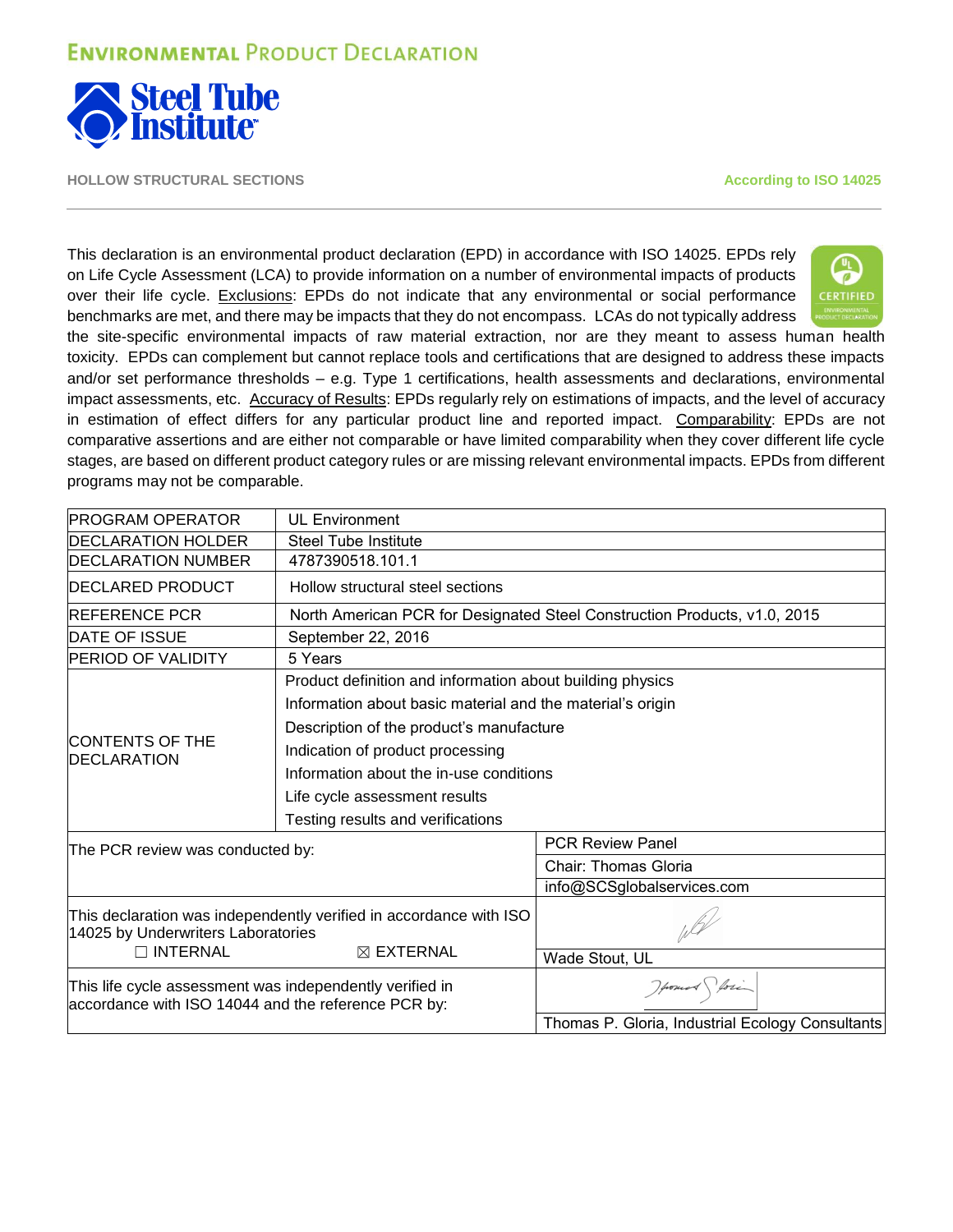

**HOLLOW STRUCTURAL SECTIONS According to ISO 14025**

### **Product Definition**

### **Association Description**

The Steel Tube Institute (STI) is a not-for-profit trade association dedicated to advancing the growth and competitiveness of North America's steel tubular products. Established in 1930, the Institute's purpose was and still is to promote the benefits of steel tube in all aspects of current and future product utilization. STI's strength is bringing together resources to move the industry forward through active collaboration. STI's primary focus is in areas that include innovations in production and manufacturing methods, exchanging technical knowledge and expertise, impacting codes and specifications, and increasing marketplace knowledge.

STI also seeks to inform specifiers, consumers and end-users about the utility and versatility of steel tube and pipe by offering educational support through seminars, presentations, publications and more. STI is constantly evolving to best meet the needs of a sophisticated and competitive marketplace. The organization is dedicated to the betterment of our industry and our member companies.

### **Participating Members**

This environmental product declaration (EPD) represents hollow structural sections (HSS) produced by STI's membership. All members who produce HSS contributed to this EPD. Members included:

- Atlas Tube
- **EXLTUBE**
- Hannibal Industries, Inc.
- Independence Tube Corporation
- Maruichi American Corporation
- Maruichi Leavitt Pipe & Tube, LLC
- Maruichi Oregon Steel Tube (MOST)
- Searing Industries
- Southland Tube, Inc.
- Vest, Inc.

### **Product Description**

Hollow structural sections covered under this declaration are cold-formed welded steel tubing produced in round, square, and rectangular shapes in a broad range of dimensions, gauges, and lengths. HSS is used for structural and miscellaneous elements in buildings, bridges and other structures as well as a variety of manufactured products such as agriculture implements and rollover or other protection structures for vehicles.

### **Application and Codes of Practice**

Hollow structural sections are defined by the following ASTM standards:

- ASTM A500 Standard Specification for Cold-Formed Welded and Seamless Carbon Steel Structural Tubing in Rounds and Shapes
- ASTM A513 Standard Specification for Electric-Resistance-Welded Carbon and Alloy Steel Mechanical Tubing
- ASTM A847 Standard Specification for Cold-Formed Welded and Seamless High-Strength, Low-Alloy Structural Tubing with Improved Atmospheric Corrosion Resistance



#### Page 2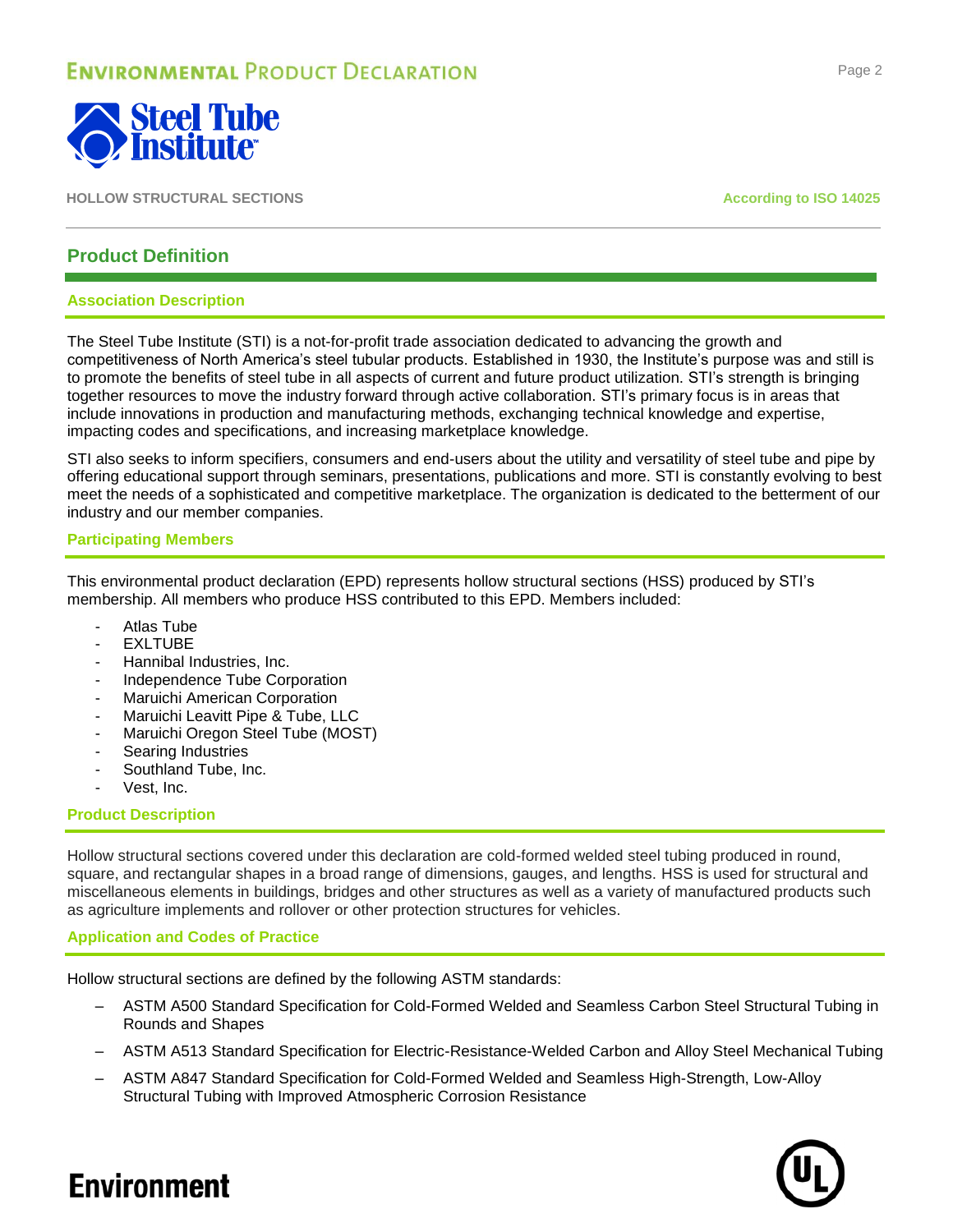

#### **HOLLOW STRUCTURAL SECTIONS According to ISO 14025**

– ASTM A1085 Standard Specification for Cold-Formed Welded Carbon Steel Hollow Structural Sections (HSS)

Additionally, the following products are produced by the manufacturers and are included in this declaration as they use the same materials and processes to manufacture:

- ASTM A252 Standard Specification for Welded and Seamless Steel Pipe Piles
- ASTM A53 Standard Specification for Pipe
- CSA G40.21 General Requirements for Rolled or Welded Structural Quality Steel

Additional information can be found on STI's website at [www.steeltubeinstitute.com/hss/about-us/leed-epd.](http://www.steeltubeinstitute.com/hss/about-us/leed-epd)

### **Life Cycle Stages**

The life cycle stages for hollow structural sections are summarized in the flow diagram shown in the figure below. Only the cradle-to-gate performance is considered in the analysis.



### **Raw Materials**

Hollow structural sections are manufactured entirely from steel. They do not contain any materials or substances for which there exists a route to exposure that leads to humans or flora/fauna in the environment being exposed to said materials or substances at levels exceeding safe health thresholds. Steel production was represented by background datasets for hot-rolled coil, published by worldsteel.

### **Inbound Transportation**

Inbound transportation distances and modes for steel and ancillary manufacturing materials (e.g., lubricants and cutting blades) were collected from each HSS manufacturer.

### **Manufacturing**

The major input to HSS production is the hot-rolled coil itself; however small amounts of process materials are needed, such as lubricants for the machines. Energy is also needed to roll-form the steel into tubes and weld coil edges together. Metal scrap generated during manufacturing is recycled externally. Fabrication and galvanization, which typically take place after HSS production, are not included in this environmental product declaration.

### **Requirements for Underlying Life Cycle Assessment**

A "cradle-to-gate" analysis using life cycle assessment (LCA) methodology was conducted for this EPD. The analysis was done according to the product category rule (PCR) for Designated Steel Construction Products and followed LCA principles, requirements and guidelines laid out in the ISO 14040/14044 standards. As such, EPDs of construction products may not be comparable if they do not comply with the same PCR. While the intent of the PCR is to increase comparability, there may still be differences among EPDs that comply with the same PCR (e.g., due to differences in

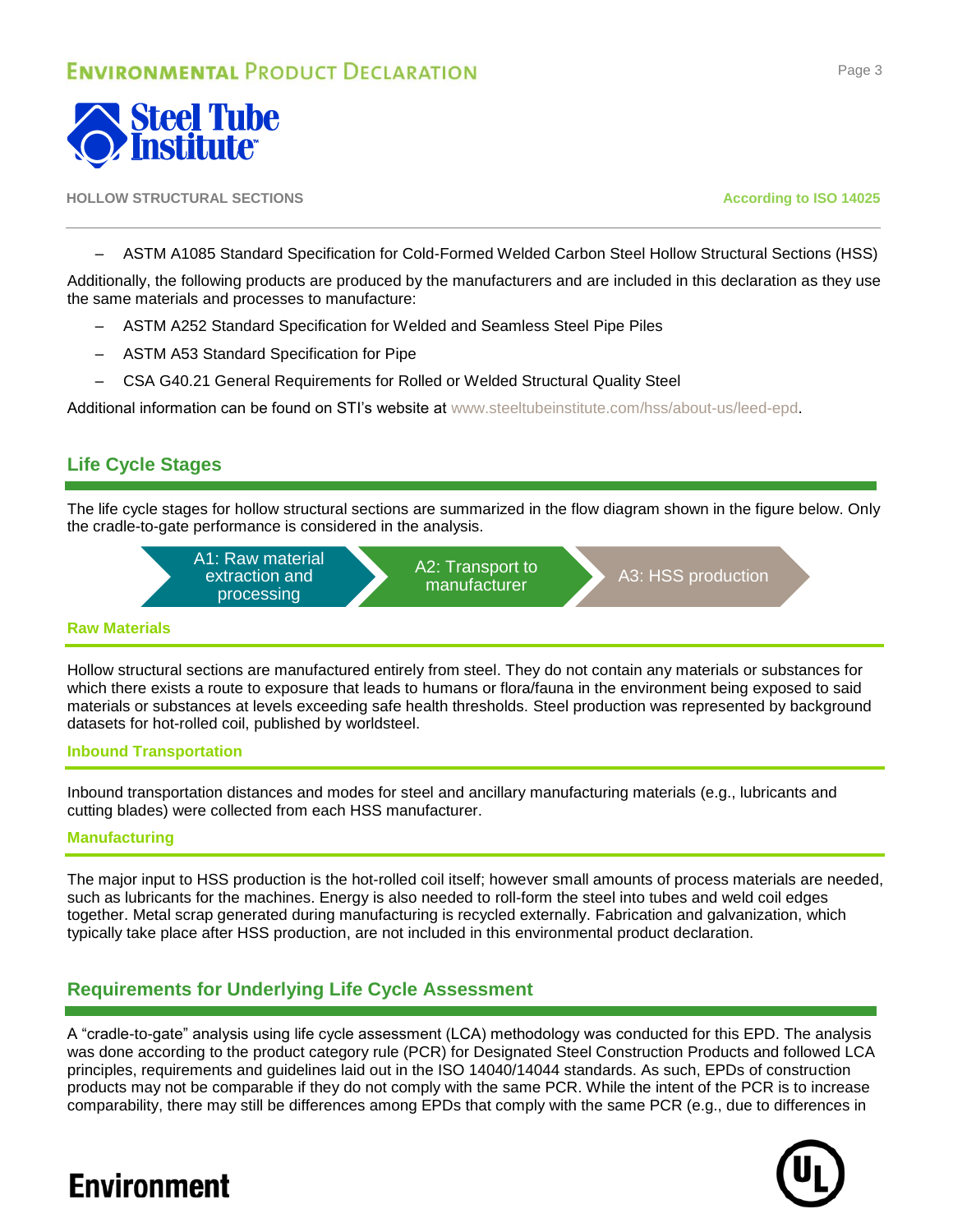

### system boundaries, background data, etc.).

### **Declared unit**

The declared unit for this EPD is one metric ton of steel construction product. Note that comparison of EPD results on a mass basis, alone, is insufficient and should consider the technical performance of the product.

| lame                 | <b>Required Unit   Optional Unit  </b> |                             |
|----------------------|----------------------------------------|-----------------------------|
| <b>Declared Unit</b> | metric ton                             | short ton                   |
| Density              | 7,850 kg / $m3$                        | 490 lbs. / ft. <sup>3</sup> |

### **System Boundaries**

The "cradle-to-gate" life cycle stages represent the product stage (information modules A1-A3) and include:

- A1: all extraction and processing of raw materials, any reuse of products or materials from a previous product system, processing of secondary materials, and any energy recovery or other recovery processes from secondary fuels;
- A2: all transportation to the factory gate and all internal transport;
- A3: generation of electricity from primary energy resources, including upstream processes; production of all ancillary materials, pre‐products, products, and co‐products, including any packaging; emissions from on-site fuel combustion.

|                                | <b>Product Stage</b> |                |               | Construction<br>Stage | Use Stage                                                             |             |            | End-of-Life Stage               |                   |                    | <b>Benefits</b><br>& Loads |                                                                  |          |                                                |
|--------------------------------|----------------------|----------------|---------------|-----------------------|-----------------------------------------------------------------------|-------------|------------|---------------------------------|-------------------|--------------------|----------------------------|------------------------------------------------------------------|----------|------------------------------------------------|
| A <sub>1</sub>                 | A2                   | A <sub>3</sub> | A4            | A5                    | B <sub>2</sub><br>B <sub>3</sub><br><b>B4</b><br>B <sub>5</sub><br>B1 |             |            |                                 | С1                | C <sub>2</sub>     | CЗ                         | C4                                                               | D        |                                                |
|                                |                      |                |               |                       |                                                                       |             |            | <b>EXCLUDED FROM THIS STUDY</b> |                   |                    |                            |                                                                  |          |                                                |
| materials<br>Nad<br>ត្ត<br>Raw | ansport<br>Ĕ         | Manufacturing  | ransport<br>⊢ | Installation          | Jse                                                                   | Maintenance | epair<br>≃ | Replacement                     | efurbishment<br>œ | construction<br>பீ | Transport                  | sing<br>ŵ<br>Φ<br>ğ<br>$\overline{\mathbf{C}}$<br>ste<br>й<br>Ха | Disposal | potential<br>هٔ<br>reco<br>recycling<br>Reuse, |

This EPD represents 2015 HSS production in the United States as produced by STI member companies.

### **Assumptions**

Facility data represent HSS as well as steel tube made for other purposes, including pipe and piles, since all products are manufactured from the same materials via the same processes. HSS, however, represent the majority of product manufactured by the participating members.

All of the raw materials and energy inputs have been modeled using processes and flows that closely follow actual production data on raw materials and processes. All of the reported material and energy flows have been accounted for.



### Page 4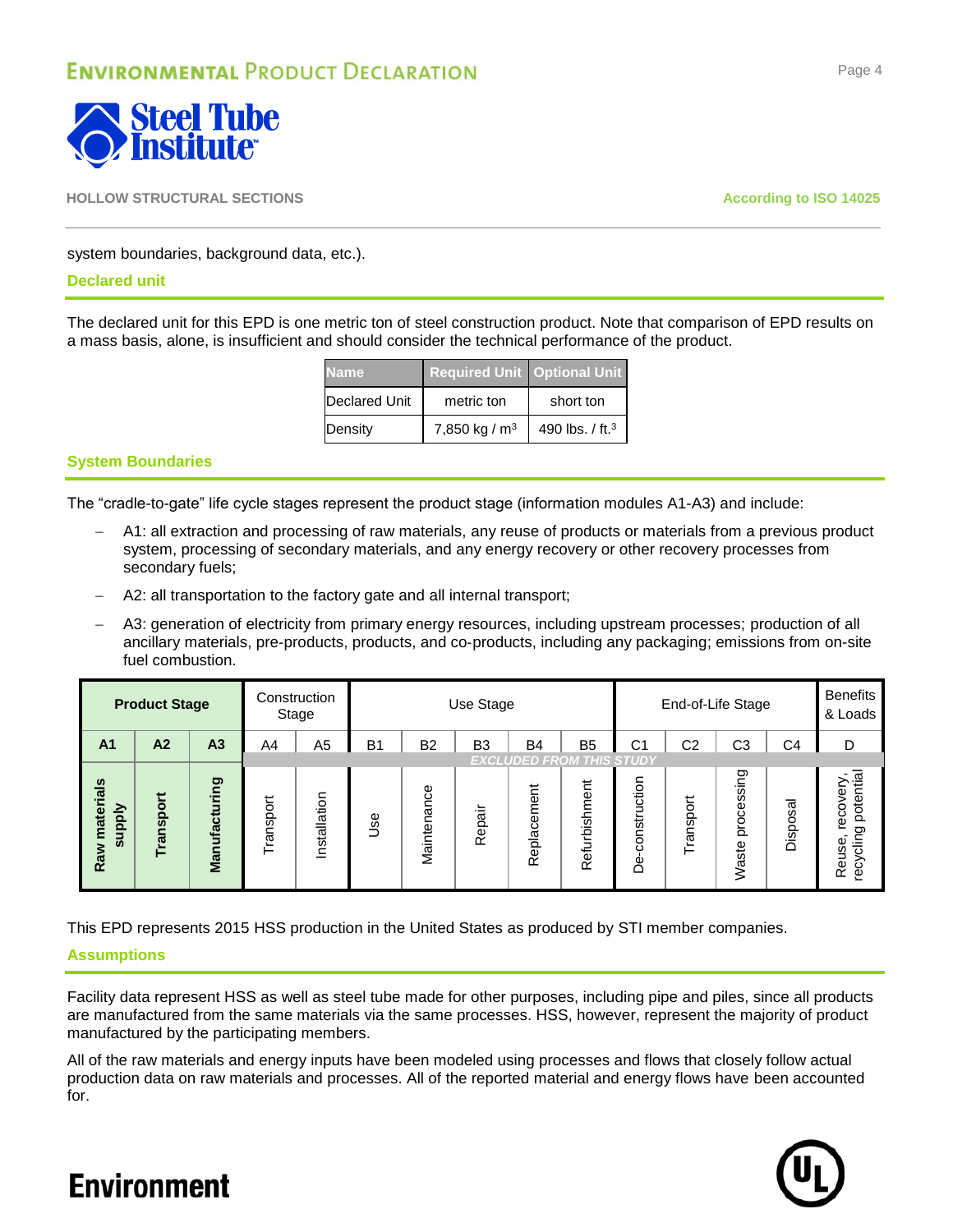

### **Allocation**

Allocation between structural and non-structural tube was based on product mass. Allocation of background data (energy and materials) taken from the GaBi 2016 databases is documented online at [http://www.gabi](http://www.gabi-software.com/international/support/gabi/)[software.com/international/support/gabi/.](http://www.gabi-software.com/international/support/gabi/)

### **Cut-off Criteria**

The cut-off criteria for including or excluding materials, energy and emissions data of the study are as follows:

- Mass: If a flow is less than 1% of the cumulative mass of the model it may be excluded, providing its environmental relevance is not a concern.
- Energy: If a flow is less than 1% of the cumulative energy of the model it may be excluded, providing its environmental relevance is not a concern.
- Environmental relevance: If a flow meets the above criteria for exclusion, yet is thought to potentially have a significant environmental impact, it was included.

Capital goods for the production processes (machines, buildings, etc.) were not taken into consideration.

### **Life Cycle Assessment Results and Analysis**

Life cycle assessment results are presented per metric ton of steel product, the required reporting unit, and per short ton of steel product, the optional reporting unit. Primary energy use represents lower heating value (LHV).

**Note:** worldsteel life cycle inventories for steel products do not include potential environmental impacts for certain alloying elements—in particular, silico-manganese. These elements were excluded from the analysis due to lack of available data at the time the worldsteel LCIs were conducted. Thus EPDs based on worldsteel steel data cannot be compared with EPDs whose steel LCIs include the alloying elements due to differences in scope.

### **Use of Energy and Material Resources**

| <b>Primary Energy</b>                                                                  | <b>Results per metric ton</b> |           | <b>Results per short ton</b> |            |  |
|----------------------------------------------------------------------------------------|-------------------------------|-----------|------------------------------|------------|--|
| Use of renewable primary energy resources excluding<br>those used as raw materials     | 505                           | MJ        | $4.34E + 05$                 | <b>BTU</b> |  |
| Use of renewable primary energy resources as raw<br>materials                          | 72.1                          | MJ        | $6.20E + 04$                 | <b>BTU</b> |  |
| Total use of renewable primary energy resources                                        | 577                           | <b>MJ</b> | 4.96E+05                     | <b>BTU</b> |  |
| Use of non-renewable primary energy resources<br>excluding those used as raw materials | 24.100                        | MJ        | 2.07E+07                     | <b>BTU</b> |  |
| Use of non-renewable primary energy resources as raw<br>materials                      | 8.95                          | MJ        | 7.70E+03                     | <b>BTU</b> |  |
| Total use of non-renewable primary energy resources                                    | 24,100                        | <b>MJ</b> | 2.07E+07                     | <b>BTU</b> |  |

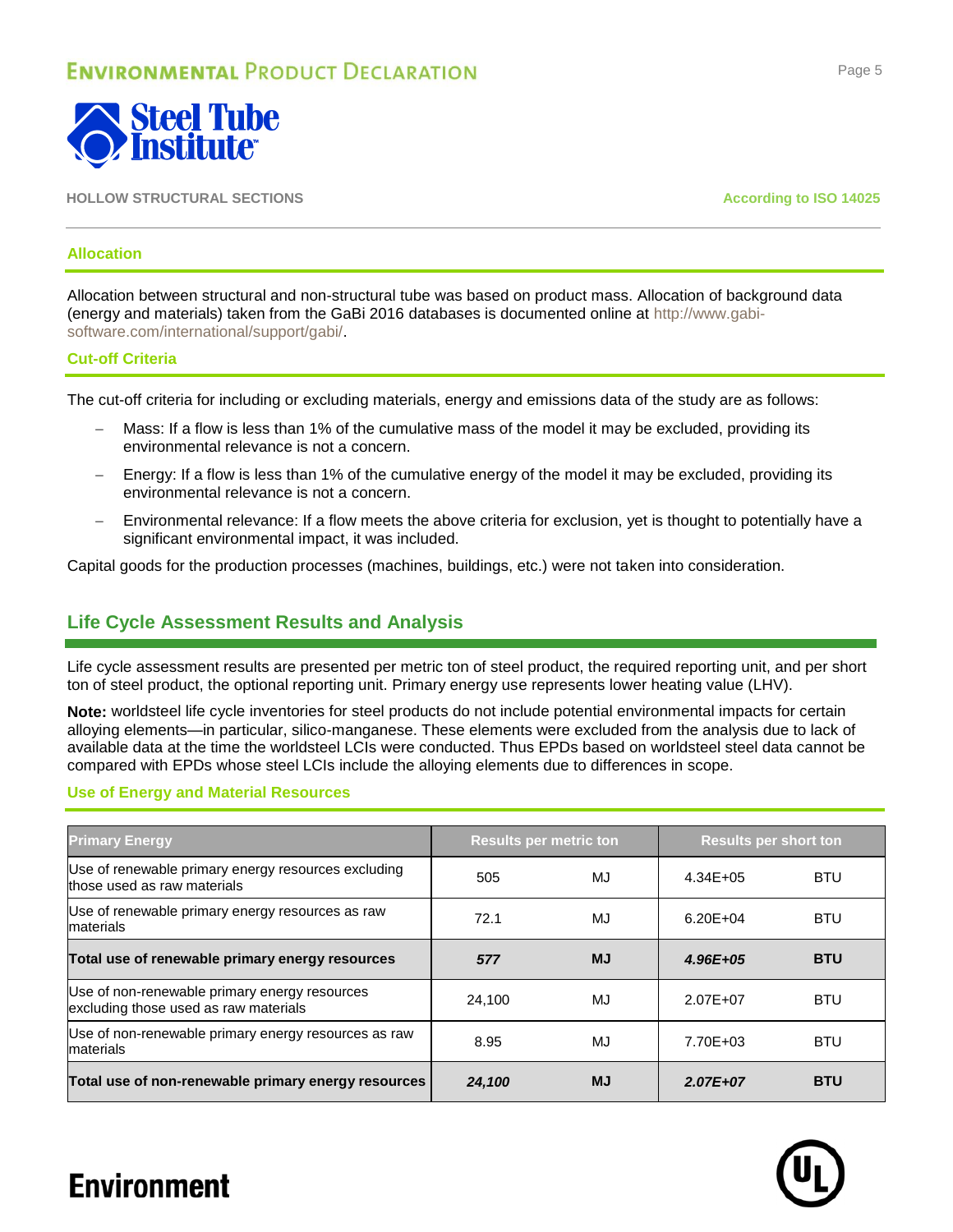

| <b>Material Resource Use</b>         |       | <b>Results per metric ton</b> | <b>Results per short ton</b> |            |  |
|--------------------------------------|-------|-------------------------------|------------------------------|------------|--|
| Use of secondary material            | 0.132 | metric ton                    | 0.132                        | short ton  |  |
| Use of renewable secondary fuels     |       | MJ                            |                              | <b>BTU</b> |  |
| Use of non-renewable secondary fuels |       | MJ                            |                              | <b>BTU</b> |  |
| Net use of fresh water*              | (n/a) | m <sup>3</sup>                | (n/a)                        | gallons    |  |

\* Net use of fresh water is not reported in this EPD due to lack of consistent water data in worldsteel's steel hot rolled coil dataset. worldsteel is currently working to update its data; once these data are published, net use of fresh water results can be calculated and reported.

### **Life Cycle Impact Assessment**

| <b>Parameter</b>                                           | <b>Results per metric ton</b> |                       |              | <b>Results per short ton</b>  |  |  |  |
|------------------------------------------------------------|-------------------------------|-----------------------|--------------|-------------------------------|--|--|--|
| <b>Impact Assessment Method: TRACI 2.1</b>                 |                               |                       |              |                               |  |  |  |
| Global warming potential (GWP)                             | $2.11E + 00$                  | metric ton $CO2$ eq.  | $2.11E + 00$ | short ton CO <sub>2</sub> eq. |  |  |  |
| Depletion potential of the stratospheric ozone layer (ODP) | 2.08E-08                      | metric ton CFC-11 eq. | 2.08E-08     | short ton CFC-11 eq.          |  |  |  |
| Acidification potential of soil and water (AP)             | 7.81E-03                      | metric ton $SO2$ eq.  | 7.81E-03     | short ton SO <sub>2</sub> eq. |  |  |  |
| Eutrophication potential (EP)                              | 3.90E-04                      | metric ton N eq.      | 3.90E-04     | short ton N eq.               |  |  |  |
| Formation potential of tropospheric ozone (POCP)           | 1.05E-01                      | metric ton $O_3$ eq.  | 1.05E-01     | short ton $O_3$ eq.           |  |  |  |
| Impact Assessment Method: CML2001 (v4.1)                   |                               |                       |              |                               |  |  |  |
| Abiotic depletion potential (ADP-elements)*                | 8.50E-08                      | metric ton Sb eq.     | 8.50E-08     | short ton Sb eq.              |  |  |  |
| Abiotic depletion potential (ADP-fossil)                   | $2.33E + 04$                  | MJ                    | 2.00E+07     | <b>BTU</b>                    |  |  |  |

\* This indicator is based on assumptions regarding current reserves estimates; therefore, caution is necessary when interpreting results because there is insufficient information on which indicator is best for assessing the depletion of abiotic resources.

### **Other Environmental Information**

| <b>Parameter</b>              |          | <b>Results per metric ton</b> | <b>Results per short ton</b> |            |  |
|-------------------------------|----------|-------------------------------|------------------------------|------------|--|
| Hazardous waste disposed*     | (n/a)    | metric ton                    | (n/a)                        | short ton  |  |
| Non-hazardous waste disposed* | (n/a)    | metric ton                    | (n/a)                        | short ton  |  |
| Radioactive waste disposed    | 2.95E-04 | metric ton                    | 2.95E-04                     | short ton  |  |
| Components for re-use         |          | metric ton                    |                              | short ton  |  |
| Materials for recycling       |          | metric ton                    |                              | short ton  |  |
| Materials for energy recovery |          | metric ton                    |                              | short ton  |  |
| Exported energy               |          | MJ                            |                              | <b>BTU</b> |  |

\* Hazardous and non-hazardous waste disposed are not reported in this EPD due to lack of waste inventory data in worldsteel's hot rolled coil dataset.

Page 6

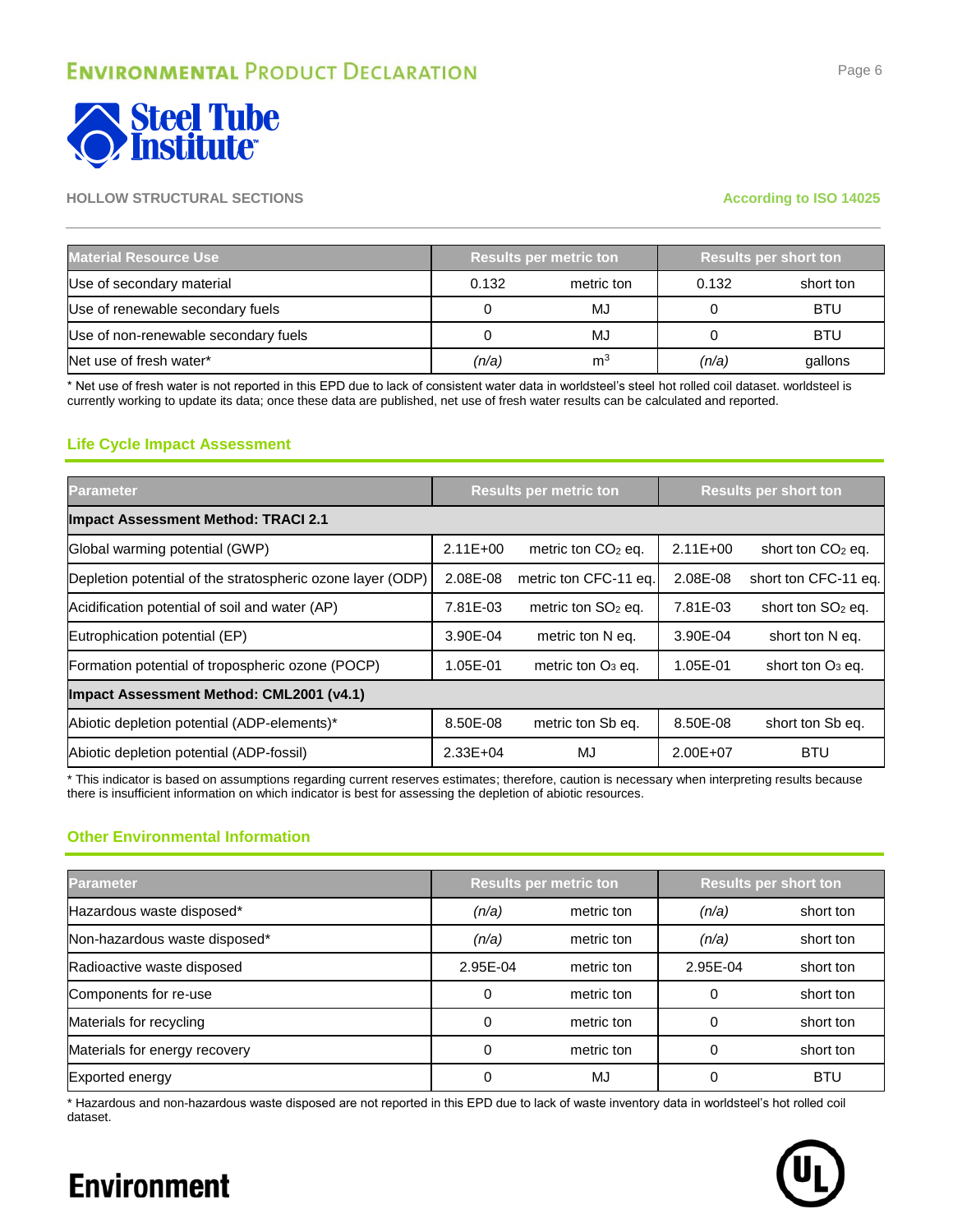

### **Visualization of Life Cycle Impact Assessment**

The diagram in this section illustrates the degree to which the modules drive non-renewable energy demand and the major impact categories.



■ A1 Materials ■ A2 Transport ■ A3 Manufacturing

#### **Figure 1: Relative module contribution for energy and impact assessment categories**

### **Data Quality Assessment**

**Temporal representativeness:** All primary data were collected for 12-consecutive months during the 2014 and 2015 calendar years. All secondary data come from the GaBi 2016 databases and are representative of the years 2007- 2015. Therefore, temporal representativeness is warranted. **Geographical representativeness:** All primary and secondary data were collected specific to the countries or regions under study. Whenever country-specific background data were not readily available, U.S., European, or global data were used as proxies. Geographical representativeness is considered to be high. **Technological representativeness:** Primary data were collected for the production of HSS by STI members and represent the manufacturing technologies in use. All other major contributors to results are either representative of North America or of the technology-specific technology mix (e.g., electricity grid). Where technologyspecific secondary data were unavailable, proxy data were used. Technological representativeness is considered to be high. **Precision:** As the majority of the relevant foreground data are measured data or calculated based on primary information sources of the owner of the technology, precision is considered to be high. All background data are sourced from GaBi databases with the documented precision [\(http://www.gabi-](http://www.gabi-software.com/international/support/gabi/)

[software.com/international/support/gabi/\)](http://www.gabi-software.com/international/support/gabi/).